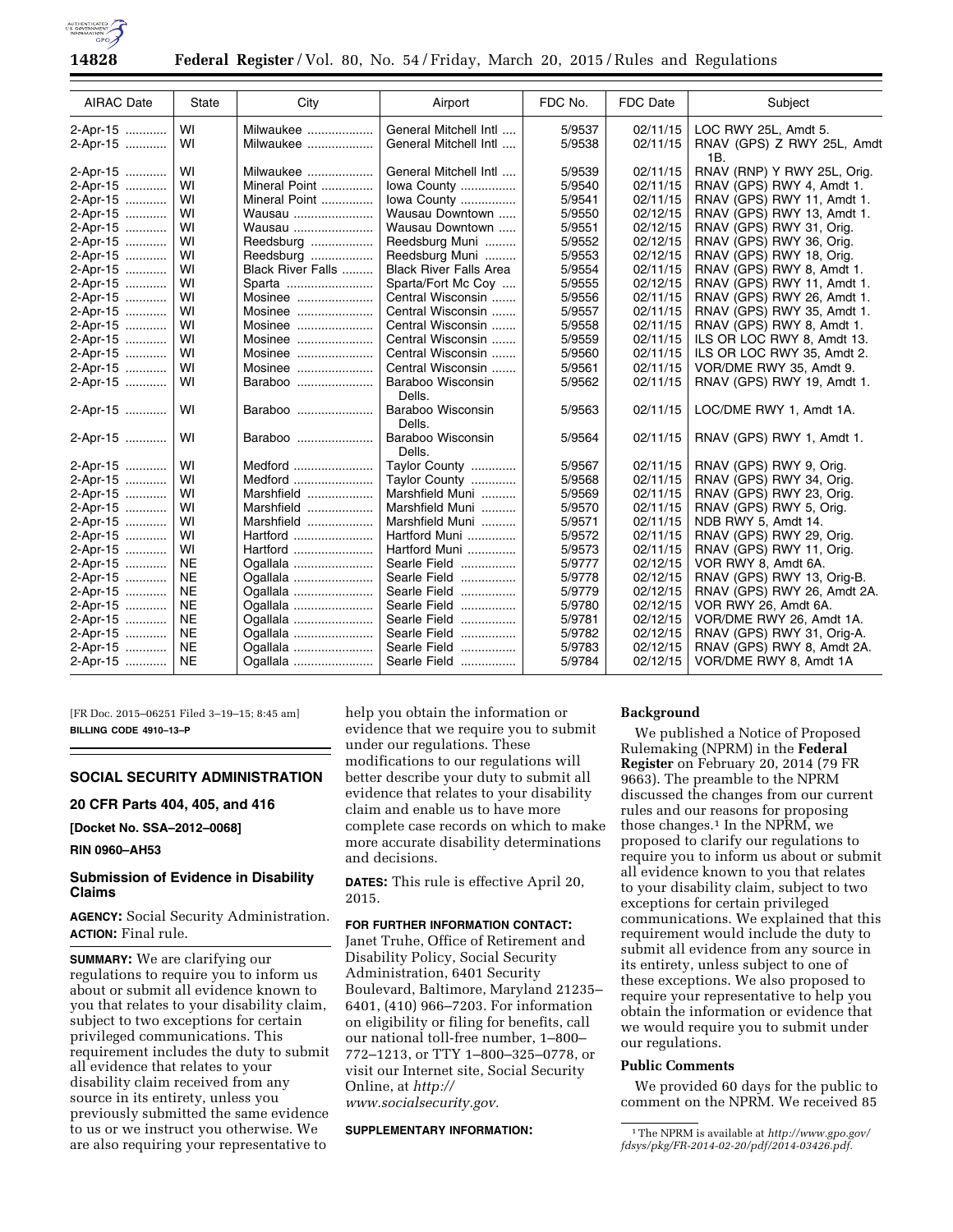comments. The comments came from members of the public, advocacy groups, legal organizations, members of the disability advocacy community, and several national groups of Social Security claimants' representatives. After carefully considering the comments, we are adopting our proposed rule revisions, with the changes described below, in this final rule.

We provide summaries of the significant comments that were relevant to this rulemaking and our responses to those comments below. Some commenters supported the proposed changes. We appreciate those comments, but we have not summarized or responded to them because they do not require a response.

#### **The Submission of Evidence That Relates to Disability Claims**

*Comment:* Several commenters said our proposal in 20 CFR 404.1512(a) and 416.912(a) for claimants to submit evidence that ''relates'' to their disability claims is less clear than our current requirement to submit evidence that is ''material'' to the disability determination. Other commenters said the word ''relates'' is too vague and claimants will not know, for example, if they must inform us about medical treatment for a physical impairment when they have alleged disability based solely on a mental impairment. Several of these commenters said requiring claimants to submit information that ''relates'' to their disability claims would be an invasion of privacy, as it could include every matter about a claimant's health history (for example, an abortion or HIV status). Other commenters said it would be difficult for claimants to know whether nonmedical information, such as from social media or other types of proceedings (for example, a worker's compensation claim), ''relates'' to their disability claims.

*Response:* We disagree with the commenters. Unless the context indicates otherwise, we generally intend for the words we use in our regulations to be construed according to their ordinary meaning. In final §§ 404.1512(a) and 416.912(a), we intend for the word ''relates'' to have its ordinary meaning, which is to show or establish a logical or causal connection between two things. Our current rules already incorporate this concept in the definition of evidence. Under our current rules, and under this final rule, we define evidence as ''anything you or anyone else submits to us or that we obtain that relates to your claim.'' In our experience, neither claimants nor their

representatives have had any difficulty determining whether something qualified as ''evidence'' under this definition.

Our current regulations, however, describe a claimant's duty to submit evidence in several ways and suggest that claimants must furnish medical and non-medical evidence that is ''material'' to the disability determination. The issue of what is ''material'' involves legal judgment. As we explained in the NPRM, by requiring claimants to submit all evidence that ''relates'' to their disability claims, we are removing the need to make that type of judgment.2

In addition, we expect claimants to exercise their reasonable, good faith judgment about what evidence ''relates'' to their disability claims keeping in mind, however, that the meaning of ''relates'' is broad and includes anything that has a logical or causal connection whether it is favorable or unfavorable to the claim. It is also important to note that we consider all of a claimant's impairments for which we have evidence, not just the ones alleged,<sup>3</sup> and we consider the combined effect of all impairments.4 We are also required, subject to certain exceptions, to develop a complete medical history for at least the 12 months preceding the date of the disability application.5 Therefore, evidence of treatment for conditions other than the one alleged by the claimant could relate to the disability claim. For example, if a claimant alleged a back impairment, the treatment records from health care providers other than the treating orthopedic surgeon (for example, from a family doctor who has rendered treatment for a condition other than the one alleged) may contain related information. Therefore, we may ask the claimant if he or she saw other providers during the period at issue. In addition, if the back impairment arose out of an injury at work, we would expect the claimant, upon our request, to inform us whether he or she filed a worker's compensation claim. If so, we may obtain the records from that claim, because they may contain evidence that ''relates'' to the claim for disability.

However, we would expect our adjudicators to exercise their reasonable, good faith judgment when requesting information or evidence from claimants. For example, we would not require a claimant to disclose treatment for a health matter such as an abortion,

3*See* 20 CFR 404.1512(a) and 416.912(a); *see also*  42 U.S.C. 423(d)(2)(B) and 1382c(a)(3)(G).

if the claimant alleged disability based on a genetic disorder.

*Comment:* Several commenters recommended that we not revise our regulations regarding the submission of evidence, because they believed our current rules work well. Several of these commenters said claimants already have a duty to inform us about all medical treatment received and submit evidence that is ''material'' to the disability determination. Some of these commenters also said no change was necessary regarding the submission of evidence by representatives, because attorneys have an ethical duty not to withhold evidence. Some of these commenters said our current ''Rules of conduct and standards of responsibility for representatives,'' which apply to attorney and non-attorney representatives,6 are sufficient to ensure the submission of complete evidence on behalf of claimants. One of these commenters recommended that we impose harsher penalties on representatives who withhold evidence that is unfavorable to the disability claim.

*Response:* We did not adopt the comments. As we explained in the NPRM, our current regulations describe a claimant's duty to submit medical and non-medical evidence in several ways, and they could be clearer about the duty to submit all evidence (both favorable and unfavorable) that relates to the disability claim.7 Similarly, our current regulations governing the conduct of representatives describe their related duty to submit evidence in several ways; those regulations could also be clearer.8 We provide that greater clarity in this final rule. The need for greater clarification also implicates program integrity because, as we explained in the NPRM, we know that we do not always receive complete evidence from claimants or their representatives.9 Clarifying our rules regarding the duty to submit all evidence that relates to the disability claim will ''enable us to obtain more complete case records and adjudicate claims more accurately.'' 10

In addition, as we previously stated, our current regulations suggest that claimants and their representatives must make legal judgments about what is ''material'' to the disability claim. Our final rule removes the need to make that type of legal judgment.

*Comment:* Several commenters questioned how claimants would inform

9 *Id.* 

<sup>2</sup> 79 FR at 9665.

<sup>4</sup>*See* 20 CFR 404.1523 and 416.923.

<sup>5</sup>*See* 20 CFR 404.1512(d) and 416.912(d).

<sup>6</sup>*See* 20 CFR 404.1740 and 416.1540.

<sup>7</sup> 79 FR at 9664.

<sup>8</sup> *Id.* 

<sup>10</sup> *Id.* at 9665.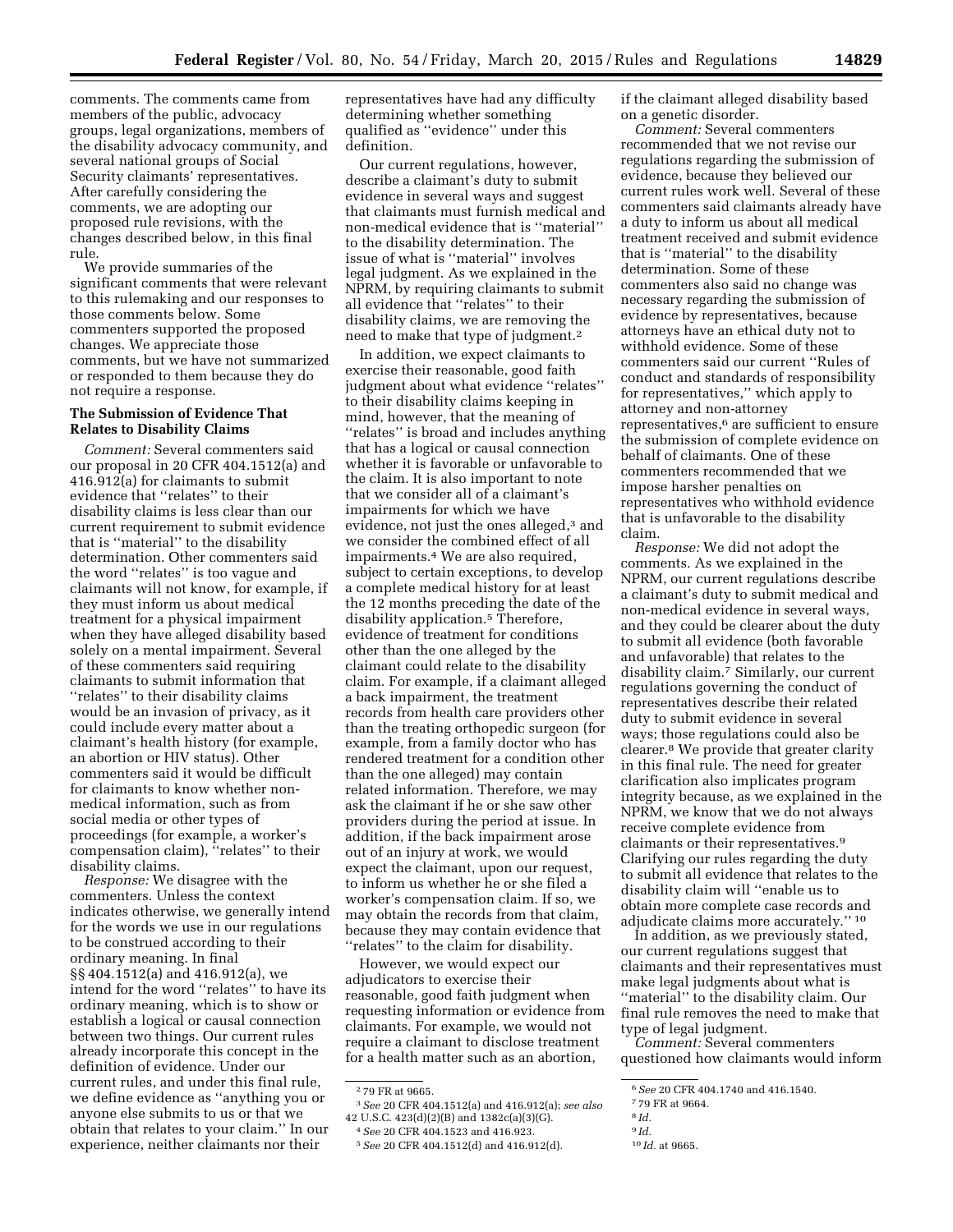us about all evidence that ''relates'' to their disability claims and asked whether they will have to volunteer this information or simply respond to our specific requests. Some of these commenters said it would be burdensome and unrealistic to require claimants, particularly those who are unrepresented, homeless, or who have mental impairments, to disclose on a voluntary basis every disability-related statement or activity. Other commenters asked whether claimants should memorialize, and then submit to us, all of the disability-related statements they made to others (for example, to doctors, friends, or family members). One of the commenters asked whether the duty to submit all evidence would require claimants to disclose the names of all people with personal knowledge of the claim. Another commenter asked whether claimants would have a duty to supplement information they previously submitted, if they later become aware of additional responsive information. Another commenter asked if claimants would have to disclose the existence of evidence, which they were unaware of at the time of our initial request, but that they became aware of later. One

commenter asked whether the duty to submit all evidence would apply at the Appeals Council level. *Response:* We use a standardized process for obtaining information and evidence from claimants about their disability claims. For example, in the adult disability application process, we ask a variety of questions about the

claimant's medical condition, work activity, job history, and medical treatment.11 Under final §§ 404.1512(a) and 416.912(a), we expect claimants to comply with their duty to submit evidence by providing all information known to them that relates to these requests. We may also make other types of requests for information and evidence that we would expect claimants to provide.12

Aside from responding fully to our specific requests, claimants also submit other evidence to us. Claimants do not have to memorialize statements made to others or disclose the names of all people with personal knowledge of their claims, unless they would like us to consider that information. Final

§§ 404.1512(c) and 416.912(c) require only that claimants submit all evidence ''received'' from another source in its entirety.

For claimants who need assistance in responding to our requests for information and evidence, we currently provide that assistance. For example, when a claimant submits a disability application, we ask the claimant to provide the name of someone we can contact who knows about the claimant's medical condition and can help the claimant with his or her disability claim. We also provide special procedures for obtaining evidence from homeless claimants 13 and instruct our adjudicators on how to assist claimants with mental impairments when requesting information or evidence from them.14

The duty to inform us about or submit all evidence that relates to the disability claim is ongoing, and we have modified proposed (now final) §§ 404.1512(a) and 416.912(a) to clarify that claimants must disclose any additional evidence related to their disability claims about which they become aware. Therefore, after we have made a request for a particular type of information or evidence, claimants must supplement their previous response, if they become aware of additional related evidence. Claimants must also disclose the existence of evidence that they were unaware of at the time of our initial request, but become aware of later on. This ongoing duty applies at each level of the administrative review process, including the Appeals Council level if relates to the period which is the subject of the most recent hearing decision.

*Comment:* Several commenters recommended that we only require claimants to submit evidence in specific categories (for example, medical records), which was one of several options suggested by the Administrative Conference of the United States (ACUS) in its Final Report.15 These commenters said this requirement would be preferable to the more general requirement we proposed in §§ 404.1512(a) and 416.912(a) (for the

submission of all evidence that ''relates'' to the disability claim), because it would minimize the need for claimants or their representatives to make legal judgments about whether evidence is ''material'' or ''relevant.'' One of these commenters also said it would be difficult for claimants to know what constitutes related unfavorable evidence.

*Response:* We did not adopt these comments. We considered ACUS's suggestion that we identify a particular category of documents that a claimant must identify or produce with some reasonable degree of certainty, but we decided that it was not practical for several reasons. First, there is a wide variety of evidence that could relate to a disability claim, and it is difficult to specify all of the potential categories in a regulation (aside from medical records, which we need to determine disability in all cases). Second, as we previously stated, we removed the need for claimants to make any *legal*  judgments about what evidence they should submit. By requiring the submission of all evidence that ''relates'' to the disability claim in final §§ 404.1512(a) and 416.912(a), claimants will only have to inform us about or submit evidence that has a logical or causal connection with their disability claims; such evidence will necessarily include both favorable and potentially unfavorable evidence. Thus, there will be no need for claimants to determine what constitutes ''unfavorable'' evidence.

*Comment:* Several commenters said we should not require claimants to submit evidence that relates to their disability claims if it is unfavorable. For example, some of these commenters said unfavorable evidence could be inaccurate or unreliable, or it could come from doctors who are biased against claimants or are not knowledgeable about certain impairments. Another commenter said the requirement to submit all evidence that relates to the disability claim would preclude representatives from exercising their professional judgment about what evidence they should submit in support of their clients' disability claims. One commenter expressed concern that the requirement could mean claimants would have to submit statements by those who have a personal grudge (for example, a former spouse). Another commenter believed the requirement to submit unfavorable evidence might deter claimants from seeking medical evaluations that could lead to helpful treatment out of fear they might have to disclose this information later in a disability claim.

<sup>11</sup>*See* Form SSA–3368–BK, Disability Report— Adult (available at *[http://www.socialsecurity.gov/](http://www.socialsecurity.gov/forms/ssa-3368.pdf)* 

<sup>&</sup>lt;sup>12</sup> For example, in some cases, we may want to obtain evidence about a claimant's ability to function and perform activities of daily living, and we will ask him or her to complete Form SSA– 3373–BK, Function Report—Adult. We would expect the claimant to provide all information known to him or her that relates to the requests on this form.

<sup>13</sup>*See* Program Operations Manual System (POMS) DI 11005.004 (available at: *[https://](https://secure.ssa.gov/apps10/poms.nsf/lnx/0411005004)* 

*[secure.ssa.gov/apps10/poms.nsf/lnx/0411005004](https://secure.ssa.gov/apps10/poms.nsf/lnx/0411005004)*). 14For example, when obtaining evidence from a claimant with a mental impairment, our adjudicators should consider any request for accommodation, such as giving additional time to comply. *See* POMS DI 23007.005 (available at: *[https://secure.ssa.gov/apps10/poms.nsf/lnx/](https://secure.ssa.gov/apps10/poms.nsf/lnx/0423007005) [0423007005](https://secure.ssa.gov/apps10/poms.nsf/lnx/0423007005)*).

<sup>15</sup>Administrative Conference of the United States, *SSA Disability Benefits Programs: The Duty of Candor and Submission of All Evidence, at 40*  (Oct. 15, 2012) (''ACUS Final Report''), *available at [http://www.acus.gov/sites/default/files/documents/](http://www.acus.gov/sites/default/files/documents/ACUS_Final_Report_SSA_Duty_of_Candor.pdf)  ACUS*\_*Final*\_*Report*\_*SSA*\_*Duty*\_*of*\_*[Candor.pdf.](http://www.acus.gov/sites/default/files/documents/ACUS_Final_Report_SSA_Duty_of_Candor.pdf)*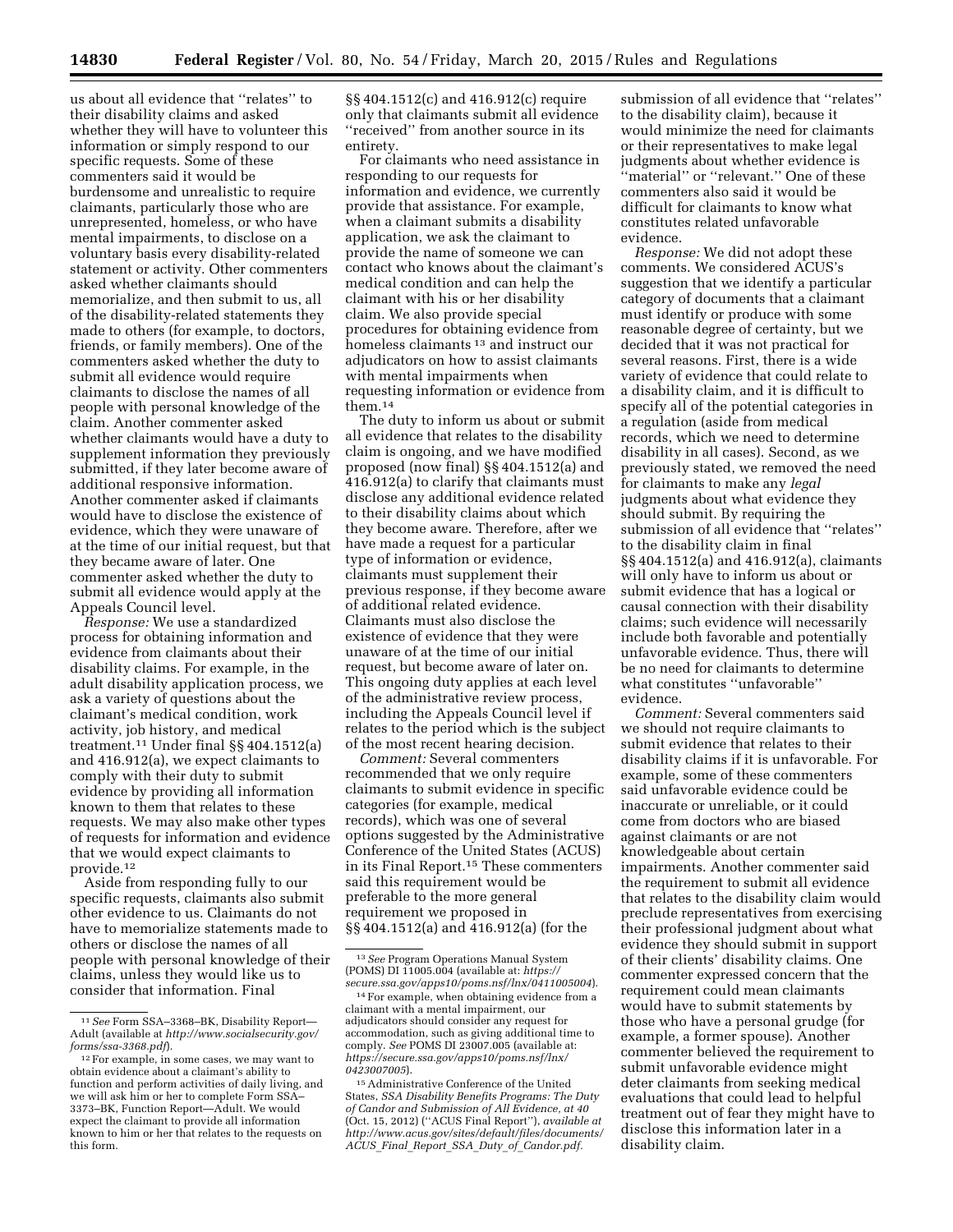*Response:* We disagree with the commenters. We proposed to require claimants to submit all evidence (favorable or unfavorable) that relates to their disability claims because we believe a more complete record will give us a fuller picture of the extent of a claimant's impairments and the limitations they impose. As a result, we expect that the changes we are making in this final rule will enable us to make more accurate disability determinations and decisions, consistent with Congress's intent and our responsibility to ensure the proper stewardship of the disability program. Allowing claimants (or their representatives) to inform us about or submit only the evidence that they would like us to consider would undermine that goal. It would also be inconsistent with Congress's intent in enacting section 201 of the Social Security Protection Act of 2004 (SSPA),16 which authorizes us to impose a civil monetary penalty on a claimant who should have come forward to notify us of changed circumstances that affect eligibility, but failed to do so. As we previously stated, we expect our adjudicators to exercise their reasonable, good faith judgment when requesting evidence from claimants that relates to the disability claim. Therefore, we do not believe claimants or their representatives will have to respond to requests for information or evidence that are burdensome or pertain to unrelated matters.

In addition, it is fair to require the disclosure of related but potentially unfavorable evidence, because claimants (or their representatives) can explain to us why they believe we should give such evidence little or no weight. Claimants and their representatives routinely make arguments for and against certain evidence in other types of cases, and they can also make these arguments in disability cases. Moreover, we do not base our determinations or decisions on only one piece of evidence when we adjudicate a claim. Rather, our adjudicators must base their determinations and decisions on the preponderance of the evidence.17 Because we base our determinations or decisions on a preponderance of the evidence, we do not believe the commenter's concern that unfavorable evidence could be inaccurate or unreliable, or could come from a medical source who is biased or not knowledgeable about certain impairments, requires us to make any

revisions to the final rule. In addition, we disagree with one commenter's suggestion that the duty to submit potentially unfavorable evidence might deter people from seeking medical evaluations and treatment out of fear they might have to disclose this evidence in a future disability claim. We believe that view is speculative and contrary to how people behave, which is to act in their best interests by seeking medical treatment when needed.

*Comment:* Several commenters said our proposal to require the submission of all evidence that relates to the disability claim makes the determination process more formal and adversarial. Some of these commenters believed this requirement would be inconsistent with our duty to gather evidence regarding the claim. One of these commenters said that providing claimants with the protections of attorney-client privilege and the attorney work product doctrine was inconsistent with the informal and nonadversarial nature of our current disability determination process.

*Response:* We disagree with the commenters. In fact, the non-adversarial nature of our disability determination process is what requires us to ensure a high level of cooperation from claimants. Moreover, we did not propose any change to how we determine disability at any level of the administrative review process. In the NPRM, we stated that our disability system is ''non-adversarial,'' and we reaffirmed our duty to ''assist claimants in developing the medical and nonmedical evidence we need to determine whether or not they are disabled.'' 18 The requirement for claimants to inform us about or submit all evidence that relates to the disability claim does not change the *process* for how we determine disability. Rather, as we have stated repeatedly, this requirement will simply enable us to make more accurate disability determinations, because we will have more complete case records on which to make those determinations.

*Comment:* Several commenters expressed concern about claimants who conceal evidence from their representatives, either intentionally or by mistake, and asked whether we would penalize the representative in these situations. Some of the commenters also expressed concern about unrepresented claimants who mistakenly withhold evidence from us that we believe relates to the disability claim. These commenters believed it would be unfair for us to penalize these

claimants, especially if their mistakes were due to a cognitive difficulty.

*Response:* As we previously stated, under our final rule, we expect claimants to exercise their reasonable, good faith judgment about what evidence ''relates'' to their disability claims consistent, of course, with the meaning of the term ''relates,'' which could include unfavorable evidence. Our final rule does not broaden or otherwise alter the Commissioner's statutory authority to impose a civil monetary penalty under the SSPA.19 The standard for imposing a civil monetary penalty under the SSPA requires the Commissioner to find that a person withheld ''disclosure of, a fact which the person knows or should know is material to the determination of any initial or continuing right to . . . [benefits or payments].'' 20 The Commissioner must also find that the person ''knows, or should know, that the statement or representation with such omission is false or misleading or that the withholding of such disclosure is misleading.'' 21 Given the standard set forth in the SSPA, we do not expect that a claimant who mistakenly withholds evidence due to a cognitive deficit would be subject to a civil monetary penalty. We also do not expect that a representative would be subject to a civil monetary penalty under the SSPA if the representative's client concealed evidence from him or her. It is also important to note, as we previously stated, that we assist any claimant who requests help in responding to our requests for information or evidence, and we have special procedures when requesting information or evidence from homeless claimants and those with mental impairments.

*Comment:* Several commenters suggested that rather than revise our regulations regarding the submission of evidence by claimants and their representatives, we should instead do more to obtain the evidence we need to decide disability claims. For example, one of these commenters recommended that we assign a government representative to work with claimants (or their representatives) to ensure the development of needed evidence. Another commenter suggested that we consider expanding our own obligation to assist claimants in obtaining medical records.

*Response:* We did not adopt the comments, some of which are outside the scope of this rulemaking proceeding.

<sup>16</sup> 42 U.S.C. 1320a-8.

<sup>17</sup>*See* 20 CFR 404.902 and 416.1402. 18 79 FR at 9665.

<sup>19</sup>Social Security Protection Act of 2004, section 201, 42 U.S.C. 1320a-8.

<sup>20</sup> *Id.* section 201, 42 U.S.C. 1320a-8(a)(1).

<sup>21</sup> *Id.*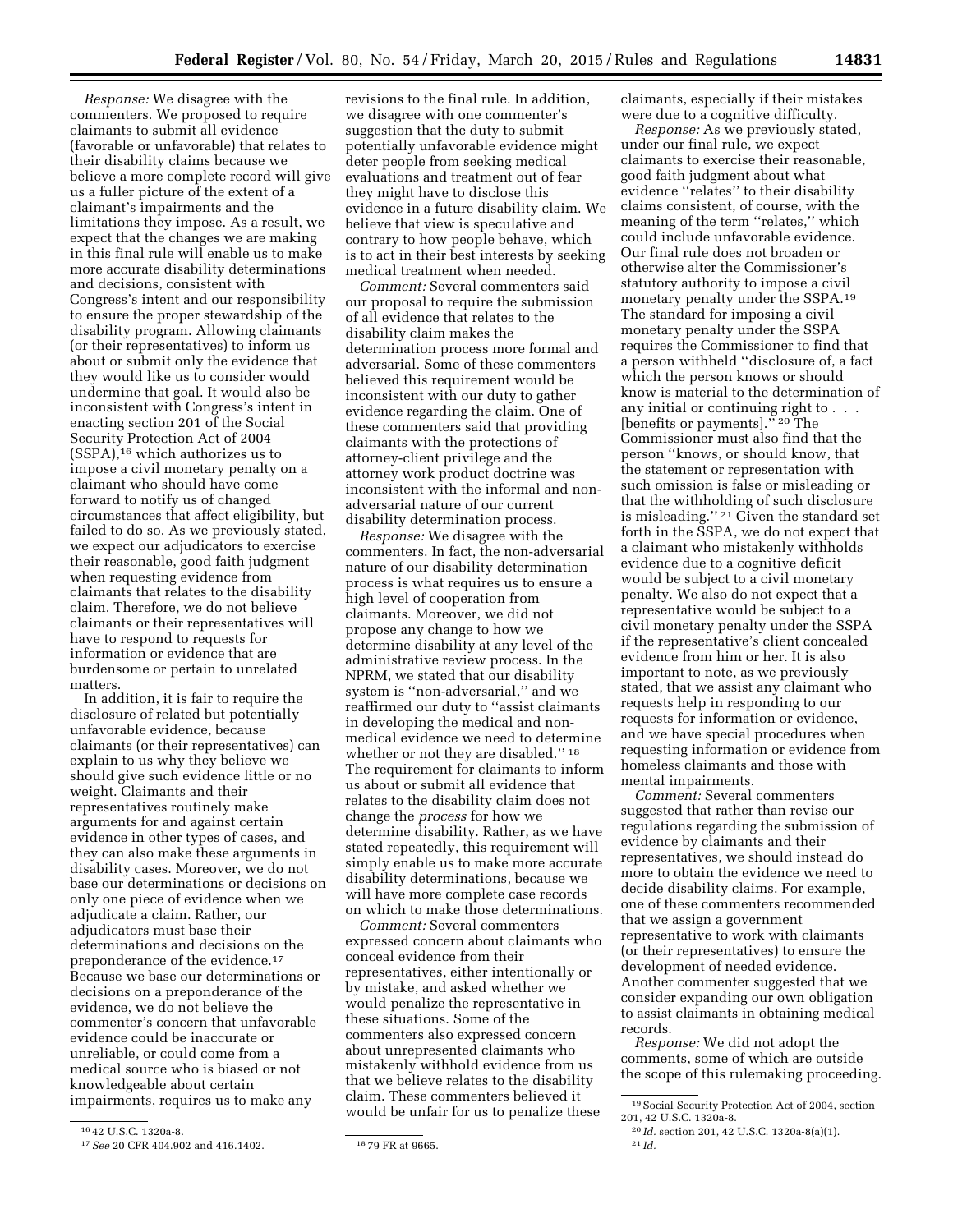As we explained in the NPRM, under our current regulations, we assist claimants in developing the medical and non-medical evidence we need to determine disability throughout the administrative review process.22 Representatives (attorney and nonattorney) also assist claimants in submitting evidence and in complying with our requests for evidence.<sup>23</sup> Therefore, we do not believe it is necessary to assign an additional government representative to assist claimants or their representatives in the evidence collection process. In any event, such a suggestion is outside the scope of this rulemaking proceeding.

In addition, we are always striving to find better methods of obtaining medical and other evidence we need to decide disability claims. For example, use of health information technology (HIT) enables us to access and organize a person's complete medical records upon receipt of a claim. We continue to expand our use of HIT and explore ways of improving the medical and nonmedical evidence collection process.

*Comment:* Several commenters expressed concern about our removal of the term ''relevant'' in proposed §§ 404.1512(b)(1)(iii) and 416.912(b)(1)(iii). Sections 404.1512(b)(3) and 416.912(b)(3) currently refer to evidence of disabilityrelated statements made by the claimant or others ''or any other relevant statements'' made by the claimant ''to medical sources during the course of examination or treatment, or to us during interviews, on applications, in letters, and in testimony in our administrative proceedings.'' Without the term ''relevant,'' the commenters asked whether there would be any limit on the scope of these ''other statements,'' which we require claimants to disclose under this final rule.

*Response:* We removed the term ''relevant'' in proposed (now final) §§ 404.1512(b)(1)(iii) and 416.912(b)(1)(iii) to avoid confusion with the standard for submission of evidence in this final rule, which is the submission of all evidence that ''relates'' to the disability claim. These sections must still be read, however, in conjunction with final §§ 404.1512(b) and 416.912(b), where we define the term ''evidence'' as ''anything you or anyone else submits to us or that we obtain that *relates* to your claim.'' (Emphasis added). All of the categories

of ''evidence'' that we go on to define in these sections, such as the ''other statements'' referred to in final §§ 404.1512(b)(1)(iii) and 416.912(b)(1)(iii), are, therefore, limited in scope to those that *relate* to the disability claim.

## **The Privilege and Work Product Exceptions**

*Comment:* Two commenters expressed concern about our extension of the protections afforded by attorneyclient privilege and the attorney work product doctrine in proposed §§ 404.1512(b)(2)(iii) and 416.912(b)(2)(iii) to non-attorney representatives. One of these commenters said non-attorney representatives have no experience or knowledge of what these privileges protect; therefore, the claimants they represent may not have the same protections as claimants who are represented by attorneys. The other commenter said it was not practical or reasonable to require non-attorneys to make legal judgments about what communications would be subject to these privileges. This commenter also said that extension of these privileges to non-attorney representatives would cause confusion and uncertainty, resulting in detriment to claimants.

*Response:* We disagree with the commenters for several reasons. First, we defined both types of privileges in plain language and gave examples of what would and would not be covered by each privilege in the NPRM and in this final rule.24 Second, our current ''Rules of conduct and standards of responsibility'' apply to all representatives,25 and we do not believe there is any basis to distinguish between attorney and non-attorney representatives regarding their duty to help obtain the evidence that claimants must submit. We would disadvantage certain claimants if we did not apply the protections afforded by these privileges to non-attorney representatives. For example, claimants who are represented by non-attorney representatives would have to disclose information that a claimant represented by an attorney representative would not be required to disclose. Finally, as recommended by ACUS, we believe that any changes to our evidence regulations should apply to both attorney and non-attorney representatives because, under the Social Security Act and our rules, a claimant has the right to be represented

by either an attorney or a qualified nonattorney representative.26

*Comment:* Several commenters said the requirement for attorney representatives to assist claimants in submitting related but unfavorable evidence would violate their state bar ethics rules requiring the preservation of client confidentiality and zealous representation. One of these commenters said this requirement would also violate state bar rules because it would require the submission of attorney work product. Some of the commenters expressed concern about situations where claimants direct their attorneys to withhold unfavorable evidence, which may leave the attorneys with having to choose between following their clients' instructions and complying with a representative's duty to help the claimant obtain the information or evidence that he or she must submit under the final rule.

*Response:* We disagree with the commenters. In proposed (now final) §§ 404.1512(b)(2)(i) and 416.912(b)(2)(i), we exclude from the definition of evidence oral and written communications between claimants and their representatives (attorney or nonattorney) that are, or would be, subject to the attorney-client privilege, unless the claimant voluntarily discloses them to us. In proposed (now final) §§ 404.1512(b)(2)(ii) and 416.912(b)(2)(ii), we also exclude from the definition of evidence the information that is generally subject to the attorney work product doctrine.27 We drafted the requirement for claimants to inform us about or submit all evidence that relates to the disability claim with the attorney client and attorney work product privileges in mind, and believe that the final rule does not require an attorney to violate his or her ethical duty to keep client communications confidential 28 or require the submission of attorney work product.

In addition, while we acknowledge that state bar rules generally require client confidentiality and zealous representation, we do not believe state bar rules prevent an attorney from complying with our Federal rule, which requires a representative to help a claimant satisfy his or her disclosure

<sup>22</sup> 79 FR at 9665. *See* 20 CFR 404.1512(d) and (e), 416.912(d) and (e).

<sup>23</sup>*See* 20 CFR 404.1740(b)(1) and (2) and 416.1540(b)(1) and (2).

<sup>24</sup> 79 FR at 9665–66.

<sup>25</sup>*See* 20 CFR 404.1740 and 416.1540.

<sup>26</sup>ACUS Final Report at 38.

<sup>27</sup>As we explained in the NPRM, this doctrine protects an attorney's analysis, theories, mental impressions, and notes from disclosure. 79 FR at 9666 (footnote omitted).

<sup>28</sup>As we noted in the NPRM, however, the attorney-client privilege does not protect the disclosure of underlying facts that the claimant communicates to the attorney; it protects only the disclosure of the communication, itself. *Id.* at 9665.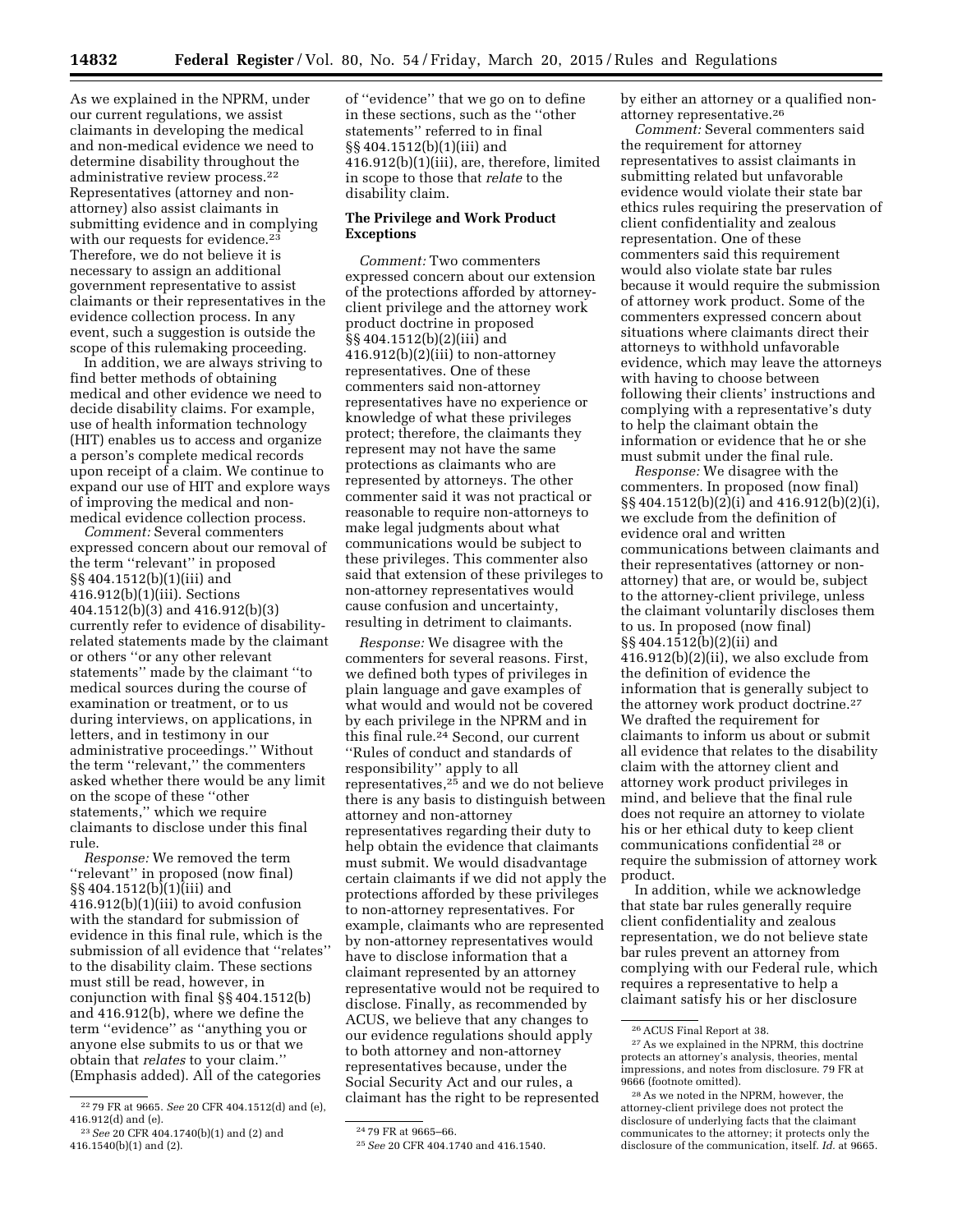33*See* Form SSA–827, Authorization to Disclose Information to the Social Security Administration. 34We describe what we mean by ''evidence'' in final 20 CFR 404.1512(b)(1) and 416.912(b)(1). 35Under our policy, if a claimant appoints a representative, we make all contacts in connection with that claim or a post-entitlement issue through, or with the permission of, the appointed representative. This policy is subject to exceptions when the representative asks us to deal directly with the claimant, the claimant alleges blindness or a visual impairment and elects to receive notices by first class mail with a follow-up telephone call from us to read the notices, there is an indication that a representative's appointment may have expired, or the contact involves a possible violation by the representative. *See* POMS GN 03910.050A (available at: *[https://secure.ssa.gov/apps10/](https://secure.ssa.gov/apps10/poms.nsf/lnx/0203910050)*

the definition of ''evidence,'' 34 oral and written communications between claimants and their representatives, unless the claimant voluntarily

discloses them to us. The attorney-client privilege belongs to the client, and only the client can waive this privilege. The exception for voluntary disclosure of otherwise privileged communications in

416.912(b)(2)(i) is in recognition of this legal principle; it does not mean we intend to communicate directly with claimants who have representatives assisting them with their disability

*Comment:* Several commenters asked

why we proposed a more limited version of the work product doctrine in

416.912(b)(2)(ii) than is recognized under Rule 26(b) of the Federal Rules of Civil Procedure. Several of these commenters said a more limited version of the work product doctrine would deter representatives from having

§§ 404.1512(b)(2)(ii) and

final §§ 404.1512(b)(2)(i) and

claims.35

and they sometimes assist patients with their disability claims. Therefore, the commenter said we should also regard these communications as privileged. *Response:* We did not adopt the comment. When claimants apply for disability benefits, they sign an authorization form that permits all medical and certain other sources to disclose all medical records and other information related to the claimant's

has noted, ''none of the opinions'' that various State bars have issued on a representative's duty to submit adverse evidence in connection with a disability claim ''suggests that an attorney may violate federal law because of a state bar ethics rule.'' 30 Moreover, ''Even if a state's bar rules did not contain provisions similar to Model Rules  $1.6(b)(6)$  or  $8.5(b)$ , the notion that an attorney could be punished by his or her state bar for complying with federal law in a federal forum is antithetical to the Supremacy Clause'' of the Constitution and the Supreme Court's decision in *Sperry* v. *Florida ex rel. Florida Bar,* 373 ability to perform tasks.<sup>33</sup> Therefore, claimants cannot keep these otherwise privileged communications about their physical or mental condition(s) private. *Comment:* One commenter believed that our exception for privileged communications between claimants and their representatives, unless voluntarily disclosed by the claimant, would permit us to communicate directly and impermissibly with claimants instead of their representatives. *Response:* We disagree with the commenter. In final §§ 404.1512(b)(2)(i) and  $416.912(b)(2)(i)$ , we exclude from

U.S. 379 (1963).31 In short, ''there is no merit to the argument that an SSA rule mandating that an attorney disclose adverse evidence would subject an attorney to sanctions by his or her state bar." 32

obligation. As ACUS noted, the American Bar Association's (ABA) Model Rules of Professional Conduct permit attorneys to disclose otherwise confidential information if ''other law''

or a ''court order'' requires the disclosure.29 These rules would

constitute such ''other law.'' In addition, as one leading legal scholar in this area

Furthermore, we are unaware of any other forum that permits attorneys to withhold unfavorable evidence, if it relates to an issue in the case. Under this final rule, we expect all representatives (attorney or nonattorney) to inform the claimants they represent that we do not permit the withholding of any evidence related to the disability claim, even if it is unfavorable. Accordingly, in the situation described by several commenters where the claimant directs the representative to withhold unfavorable evidence, that communication is privileged, but the evidence would still have to be produced.

*Comment:* One commenter recommended that we extend the protections afforded by attorney-client privilege to non-authorized representatives, such as physicians, licensed clinical social workers, and other licensed health care providers. The commenter noted that many of these professionals engage in privileged communications with their patients,

candid discussions with a claimant's medical sources, due to the potential of having to disclose an unfavorable or inaccurate written report. Some commenters said that representatives would have to disclose written opinions received from medical experts, even if the expert was not going to testify. The commenters recommended we adopt the full scope of the work product doctrine, so representatives could withhold this

> type of evidence. *Response:* We did not adopt the comments. We proposed a more limited version of the work product doctrine because we believe program integrity requires us to obtain complete medical evidence (favorable or unfavorable) in disability claims. Therefore, we expressly stated in proposed (now final) §§ 404.1512(b)(2)(ii) and 416.912(b)(2)(ii) that representatives could not withhold any medical evidence or medical source opinions based on the attorney work product doctrine. As we explained in the NPRM, if a claimant's medical source sends his or her representative medical records or a written opinion about the claimant's medical condition, the representative cannot withhold those records or that opinion based on the work product doctrine adopted under these rules.<sup>36</sup> If those records or that opinion contains an inaccuracy or unfavorable information, then claimants or their representatives can explain this to us.

In addition, representatives may still protect from disclosure their consultation with any medical source about the claimant's medical condition. As we stated previously, if a representative takes notes during a discussion with a claimant's medical source, those notes are protected from disclosure as work product. Moreover, under the final rule, the representative does not have to request a written opinion from any medical source. Therefore, representatives can fully investigate the merits of any disability claim, and they do not have to disclose the results of their investigation, unless they obtain a medical record or a written opinion from a medical source.

#### **The Submission of Evidence In Its Entirety**

*Comment:* Many commenters asked whether our proposal in §§ 404.1512(c) and 416.912(c) to require the submission of evidence from a source in its entirety would create a duty on the part of claimants (or their representatives) to request and submit all medical records from all treating sources. Several commenters asked

<sup>29</sup>ACUS Final Report at 33–34 (citing the ABA's Model Rules of Professional Conduct section 1.6(b)(6) (2012).

<sup>30</sup>*See* Robert Rains, *Professional Responsibility and Social Security Representation: The Myth of the State-Bar Bar to Compliance with Federal Rules on Production of Adverse Evidence,* 92 Cornell L. Rev. 363, 390 (2007).

<sup>31</sup> *Id.* at 392.

<sup>32</sup> *Id.* 

*poms.nsf*/lnx/0203910050). <sup>36</sup> 71<sup>2</sup> <sup>36</sup> 79 FR at 9666.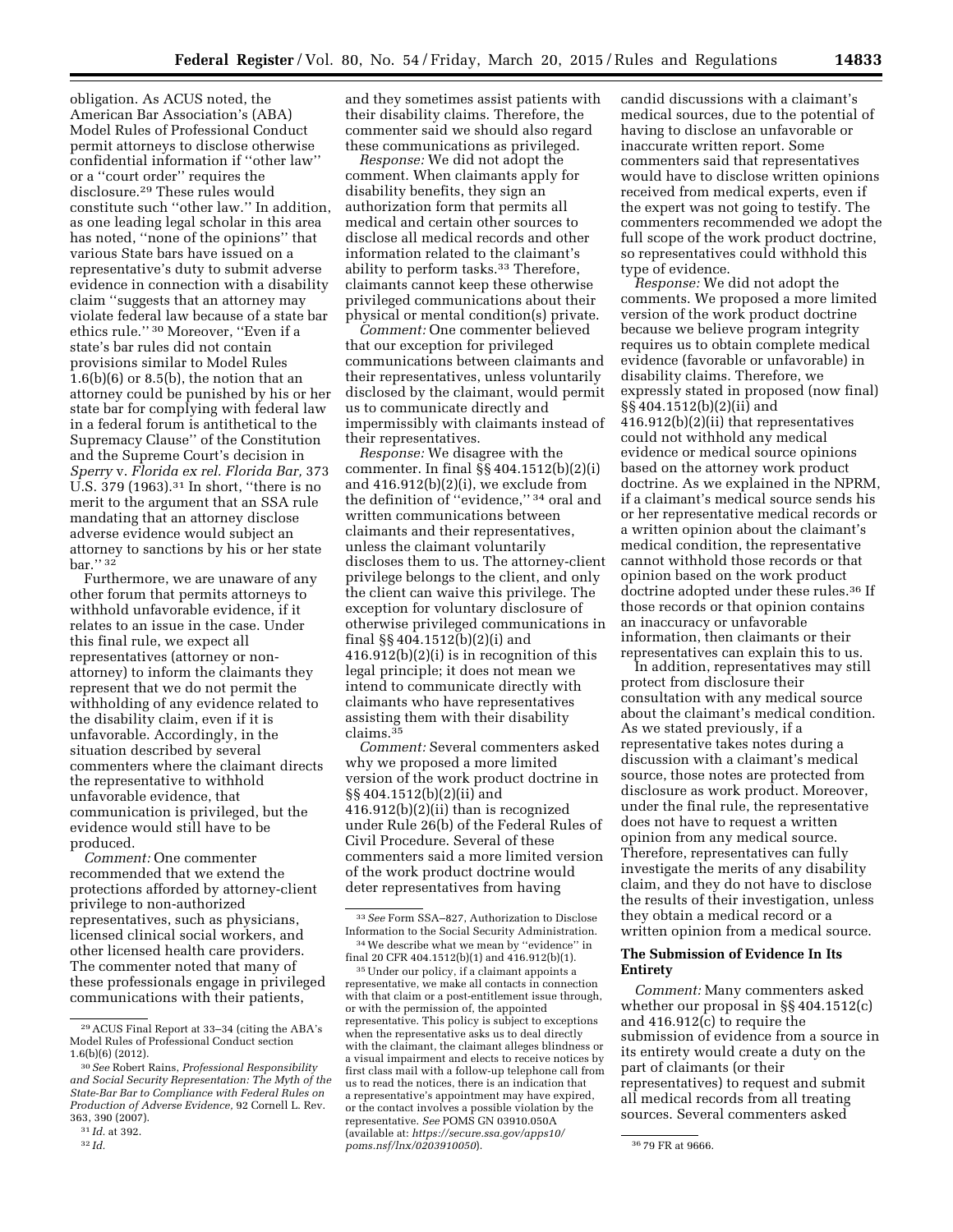whether claimants (or their representatives) should request all records from a treating source or only those dated after the onset of disability. Some of the commenters noted that medical records could be costly and difficult for some claimants to obtain. One of these commenters said treating sources do not always send all the records requested, and another commenter noted that sometimes a doctor sends records for someone other than the claimant by mistake. Another commenter described the example of a hospital file numbering 1000 pages or more and asked whether a representative could simply request and submit the discharge summary. Other commenters asked whether we would still be requesting and paying for medical records from sources identified by claimants. One commenter asked whether claimants would now have to obtain and submit not only all medical evidence, but also all non-medical evidence that relates to the disability claim. Another commenter recommended that we lower the burden on claimants to submit all related nonmedical evidence, because its evidentiary value is less than that of medical evidence. Another commenter suggested we require claimants to submit only medical evidence in its entirety.

*Response:* We are modifying proposed (now final) §§ 404.1512(c) and 416.912(c) to clarify that claimants must submit evidence ''received'' from another source in its entirety. We did not intend in these sections to impose a duty on claimants or their representatives to request and submit all evidence (medical and non-medical) from all sources, and we believe this clarification makes that intent more clear. For example, if claimants or their representatives request only the discharge summary from a hospital chart, we require them to submit only what they receive in response to that request in its entirety. We would not require them to request and pay for all of the other records from that hospitalization. We would also not require them to submit any record for a person other than the claimant, sent by mistake, because it clearly would not relate to the disability claim.

Moreover, as we proposed in §§ 404.1512(a) and 416.912(a) and explained in the NPRM, by requiring claimants ''to inform us about *or*  submit'' all evidence that relates to the disability claim, we are not shifting our responsibility for developing the record

to claimants <sup>37</sup> or their representatives.<sup>38</sup> For example, we currently request the names and addresses of medical sources in our disability application process.39 Under the final rule, we expect claimants to respond fully by providing that information; we will then obtain the records from those sources. As we previously stated, we also expect claimants to respond fully to any other requests we make for information or evidence related to their disability claims.

*Comment:* Many commenters expressed concern about our requirement for claimants to submit evidence from another source in its entirety, because it would require the submission of potentially duplicative evidence. One of these commenters described the example of when a representative submits medical records from a treating source and then requests updated records; the source sends everything he or she has already provided, plus the updated records. Another commenter noted that our adjudicators sometimes instruct claimants (or their representatives) not to submit duplicative records. The commenters recommended we not require the submission of evidence that is already in the claim file, because that evidence can be costly for claimants to resubmit and time-consuming for our adjudicators to review. To avoid duplicative evidence, one commenter recommended that we not require claimants to submit any evidence previously submitted by them. Other commenters recommended that we simply not require the submission of any duplicative evidence.

*Response:* We partially adopted the comments by clarifying in final §§ 404.1512(c) and 416.912(c) that evidence from another source must be submitted in its entirety ''unless you previously submitted the same evidence to us or we instruct you otherwise.''

For example, in the scenario described above about the receipt of duplicative medical records from a treating source, the representative is only required to submit the updated records; he or she would not have to submit any record duplicative of the one previously submitted. In addition, by ''duplicative,'' we mean an exact duplicate of a document in the record,

37 *Id.* at 9665 (emphasis added).

and not simply the substance of what is in the record.

The other exception we provide in final §§ 404.1512(c) and 416.912(c) is for when one of our adjudicators directs claimants or their representatives not to submit duplicative evidence; in that case, they would not have to submit that evidence under the final rule. We do not believe it is advisable to preclude the submission of all duplicative evidence, however, because this would impose a duty on claimants to review their files before submitting new evidence. For claimants who do not have representatives, this could be a significant burden in some cases. Not requiring claimants (or their representatives) to resubmit the same evidence *they* previously submitted is, however, reasonable. We believe the two limited exceptions for duplicative evidence specified in final §§ 404.1512(c) and 416.912(c) will underscore the importance of submitting evidence received from another source in its entirety and better ensure our goal of having more complete case records on which to make more accurate disability determinations and decisions.

*Comment:* One commenter believed the proposed revisions to our regulations governing the submission of evidence would require claimants to get representatives.

*Response:* We disagree with the commenter. We did not propose any change to our regulations that would require claimants to get representatives. In addition, by stating that the claimant's duty to submit evidence now includes the option to simply ''inform us about'' evidence that relates to the disability claim,40 we believe it will be easier for claimants to comply with their duty to submit evidence. Our responsibility to assist claimants in developing the record also remains unchanged.

*Comment:* Many commenters said our requirement in proposed §§ 404.1512(c) and 416.912(c) for claimants to submit evidence from another source in its entirety would burden our adjudicators with an excessive amount of potentially irrelevant evidence. Several of these commenters noted, for example, that medical records from some sources (such as the Department of Veterans Affairs) can be voluminous, and the time spent reviewing those records would cause delays in the adjudication of disability claims. Several of these commenters said a provider's medical records could include evidence that is unrelated to the disability claim. Other

<sup>38</sup> *Id.* at 9666.

<sup>39</sup>These are the Form SSA–3368–BK, Disability Report—Adult (available at: *[http://](http://www.socialsecurity.gov/forms/ssa-3368.pdf) [www.socialsecurity.gov/forms/ssa-3368.pdf](http://www.socialsecurity.gov/forms/ssa-3368.pdf)*), and the Form SSA–3820–BK, Disability Report—Child (available at: *[http://www.socialsecurity.gov/forms/](http://www.socialsecurity.gov/forms/ssa-3820.pdf)*

*[ssa-3820.pdf](http://www.socialsecurity.gov/forms/ssa-3820.pdf)*). 40*See* final 20 CFR 404.1512(a) and 416.912(a).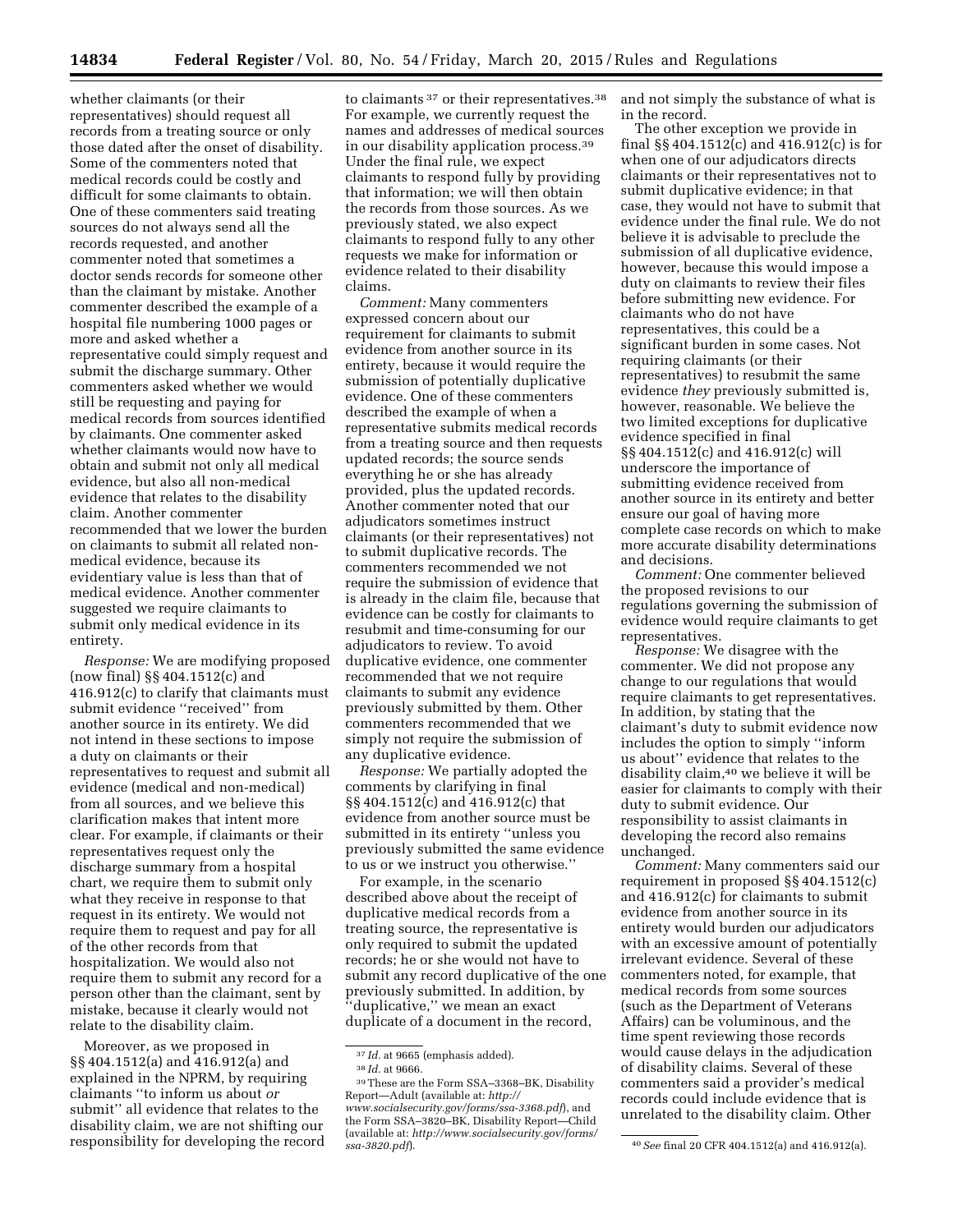commenters expressed concern about whether our adjudicators would carefully review voluminous records submitted by claimants (or their representatives). Several commenters said it would be preferable for claimants or their representatives to exercise their own judgment and submit only those records or other evidence that they think is relevant.

*Response:* We disagree with the commenters. We do not believe the requirement to submit all evidence received from another source in its entirety will burden our adjudicators with having to review unnecessary evidence in most cases. First, as we previously stated, we did not intend in proposed (now final) §§ 404.1512(c) and 416.912(c) to require claimants (or their representatives) to request and submit all medical and non-medical evidence from all sources, and we modified these sections to clarify that claimants must only submit evidence ''received'' from another source in its entirety. We did not adopt the comments recommending that we permit claimants or their representatives to decide what evidence they would like to submit from these other sources, because this would undermine the purpose of the final rule, which is to enable us to have more complete records on which to adjudicate claims more accurately.

Second, as we previously stated, we modified proposed (now final) §§ 404.1512(c) and 416.912(c) to require the submission of evidence received from another source in its entirety, unless previously submitted by the claimant or otherwise instructed by us in a particular case. We believe these exceptions to the general requirement for submission of evidence in its entirety will reduce the receipt of duplicative and, therefore, unnecessary evidence.

Finally, we do not share the concerns of the commenters who said the submission of voluminous documents by claimants or their representatives would burden our adjudicators and delay the adjudication of disability claims. For example, when a claimant has had extensive medical treatment, it is already our practice to request complete medical records, unless we can decide the claim based on minimal objective medical evidence, as in the case of a compassionate allowance.41 Our program experience shows that our adjudicators have little difficulty reviewing medical and other evidence expeditiously to find the information

they need to decide the claim. We also continue to expand our use of HIT, which enables us to speed our review of medical records, even when they are voluminous. We intend to take full advantage of this technology as it becomes more widespread in the medical community.

#### **Regulatory Procedures**

*Executive Order 12866, as supplemented by Executive Order 13563* 

We consulted with the Office of Management and Budget (OMB) and determined that this final rule meets the criteria for a significant regulatory action under Executive Order 12866, as supplemented by Executive Order 13563. Therefore, OMB reviewed it.

## *Regulatory Flexibility Act*

We certify that this final rule would not have a significant economic impact on a substantial number of small entities because it affects individuals only. Therefore, a regulatory flexibility analysis is not required under the Regulatory Flexibility Act, as amended.

### *Paperwork Reduction Act*

These rules do not create any new or affect any existing collections and, therefore, do not require Office of Management and Budget approval under the Paperwork Reduction Act.

(Catalog of Federal Domestic Assistance Program Nos. 96.001, Social Security— Disability Insurance; 96.002, Social Security—Retirement Insurance; and 96.004, Social Security—Survivors Insurance)

#### **List of Subjects**

#### *20 CFR Part 404*

Administrative practice and procedure, Blind, Disability benefits, Old-Age, Survivors, and Disability Insurance, Reporting and recordkeeping requirements, Social Security.

#### *20 CFR Part 405*

Administrative practice and procedure, Blind, Disability benefits, Old-Age, Survivors, and Disability Insurance, Public assistance programs, Reporting and recordkeeping requirements, Social Security, Supplemental Security Income (SSI).

## *20 CFR Part 416*

Administrative practice and procedure, Aged, Blind, Disability benefits, Public assistance programs, Reporting and recordkeeping

requirements, Supplemental Security Income (SSI).

#### **Carolyn W. Colvin,**

*Acting Commissioner of Social Security.*  For the reasons stated in the

preamble, we amend subparts J, P, and R of part 404, subparts A and D of part 405, and subparts I, N, and O of part 416 as set forth below:

## **PART 404—FEDERAL OLD–AGE, SURVIVORS AND DISABILITY INSURANCE (1950–)**

#### **Subpart J—[Amended]**

■ 1. The authority citation for subpart J of part 404 continues to read as follows:

**Authority:** Secs. 201(j), 204(f), 205(a)–(b), (d)–(h), and (j), 221, 223(i), 225, and 702(a)(5) of the Social Security Act (42 U.S.C. 401(j), 404(f), 405(a)–(b), (d)–(h), and (j), 421, 423(i), 425, and 902(a)(5)); sec. 5, Pub. L. 97–455, 96 Stat. 2500 (42 U.S.C. 405 note); secs. 5, 6(c)– (e), and 15, Pub. L. 98–460, 98 Stat. 1802 (42 U.S.C. 421 note); sec. 202, Pub. L. 108–203, 118 Stat. 509 (42 U.S.C. 902 note).

 $\blacksquare$  2. Amend § 404.900 by revising paragraph (b) to read as follows:

#### **§ 404.900 Introduction.**

\* \* \* \* \* (b) *Nature of the administrative review process.* In making a determination or decision in your case, we conduct the administrative review process in an informal, non-adversarial manner. Subject to the limitations on Appeals Council consideration of additional evidence (*see* §§ 404.970(b) and 404.976(b)), we will consider at each step of the review process any information you present as well as all the information in our records. You may present the information yourself or have someone represent you, including an attorney. If you are dissatisfied with our decision in the review process, but do not take the next step within the stated time period, you will lose your right to further administrative review and your right to judicial review, unless you can show us that there was good cause for your failure to make a timely request for review.

■ 3. Revise § 404.935 to read as follows:

### **§ 404.935 Submitting evidence prior to a hearing before an administrative law judge.**

You should submit information or evidence as required by § 404.1512 or any summary of the evidence to the administrative law judge with the request for hearing or within 10 days after filing the request, if possible. Each party shall make every effort to ensure that the administrative law judge receives all of the evidence (*see*  § 404.1512) or all of the evidence is

<sup>41</sup>For more information about compassionate allowances, see *[www.socialsecurity.gov/](http://www.socialsecurity.gov/compassionateallowances) [compassionateallowances.](http://www.socialsecurity.gov/compassionateallowances)*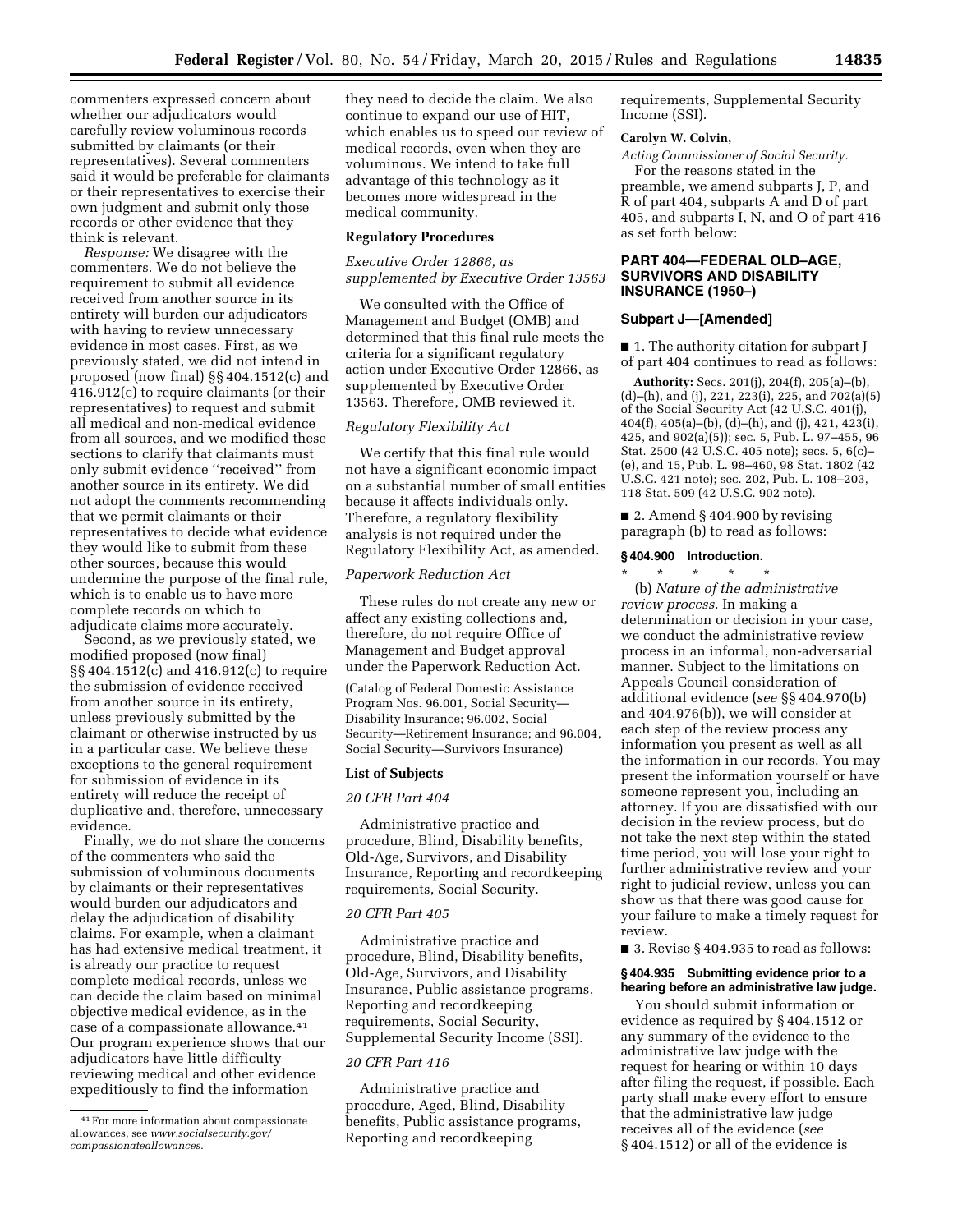available at the time and place set for the hearing.

## **Subpart P—[Amended]**

■ 4. The authority citation for subpart P of part 404 continues to read as follows:

**Authority:** Secs. 202, 205(a)–(b) and (d)– (h), 216(i), 221(a), (i), and (j), 222(c), 223, 225, and 702(a)(5) of the Social Security Act (42 U.S.C. 402, 405(a)–(b) and (d)–(h), 416(i), 421(a), (i), and (j), 422(c), 423, 425, and 902(a)(5)); sec. 211(b), Pub. L. 104–193, 110 Stat. 2105, 2189; sec. 202, Pub. L. 108–203, 118 Stat. 509 (42 U.S.C. 902 note).

 $\blacksquare$  5. In § 404.1512, revise paragraphs (a) through (c) to read as follows:

#### **§ 404.1512 Evidence.**

(a) *General.* In general, you have to prove to us that you are blind or disabled. You must inform us about or submit all evidence known to you that relates to whether or not you are blind or disabled. This duty is ongoing and requires you to disclose any additional related evidence about which you become aware. This duty applies at each level of the administrative review process, including the Appeals Council level if the evidence relates to the period on or before the date of the administrative law judge hearing decision. We will consider only impairment(s) you say you have or about which we receive evidence.

(b) *What we mean by ''evidence.''*  Evidence is anything you or anyone else submits to us or that we obtain that relates to your claim.

(1) Evidence includes, but is not limited to:

(i) Objective medical evidence, that is, medical signs and laboratory findings as defined in § 404.1528(b) and (c);

(ii) Other evidence from medical sources, such as medical history, opinions, and statements about treatment you have received;

(iii) Statements you or others make about your impairment(s), your restrictions, your daily activities, your efforts to work, or any other statements you make to medical sources during the course of examination or treatment, or to us during interviews, on applications, in letters, and in testimony in our administrative proceedings;

(iv) Information from other sources, as described in § 404.1513(d);

(v) Decisions by any governmental or nongovernmental agency about whether or not you are disabled or blind (*see*  § 404.1504);

(vi) At the initial level of the administrative review process, when a State agency disability examiner makes the initial determination alone (*see*  § 404.1615(c)(3)), opinions provided by

State agency medical and psychological consultants and other program physicians, psychologists, or other medical specialists based on their review of the evidence in your case record (*see* § 404.1527(e)(1)(ii));

(vii) At the reconsideration level of the administrative review process, when a State agency disability examiner makes the determination alone (*see*  § 404.1615(c)(3)), findings, other than the ultimate determination about whether or not you are disabled, made by the State agency medical or psychological consultants and other program physicians, psychologists, or other medical specialists at the initial level of the administrative review process, and other opinions they provide based on their review of the evidence in your case record at the initial and reconsideration levels (*see*  § 404.1527(e)(1)(iii)); and

(viii) At the administrative law judge and Appeals Council levels, findings, other than the ultimate determination about whether or not you are disabled, made by State agency medical or psychological consultants and other program physicians or psychologists, or other medical specialists, and opinions expressed by medical experts or psychological experts that we consult based on their review of the evidence in your case record (*see* §§ 404.1527(e)(2)– (3)).

(2) *Exceptions.* Notwithstanding paragraph (b)(1) of this section, evidence does not include:

(i) Oral or written communications between you and your representative that are subject to the attorney-client privilege, unless you voluntarily disclose the communication to us; or

(ii) Your representative's analysis of your claim, unless he or she voluntarily discloses it to us. Your representative's ''analysis of your claim,'' means information that is subject to the attorney work product doctrine, but it does not include medical evidence, medical source opinions, or any other factual matter that we may consider in determining whether or not you are entitled to benefits (*see* paragraph (b)(2)(iv) of this section).

(iii) The provisions of paragraph (b)(2)(i) apply to communications between you and your non-attorney representative only if the communications would be subject to the attorney-client privilege, if your nonattorney representative were an attorney. The provisions of paragraph (b)(2)(ii) apply to the analysis of your claim by your non-attorney representative only if the analysis of your claim would be subject to the attorney work product doctrine, if your

non-attorney representative were an attorney.

(iv) The attorney-client privilege generally protects confidential communications between an attorney and his or her client that are related to providing or obtaining legal advice. The attorney work product doctrine generally protects an attorney's analysis, theories, mental impressions, and notes. In the context of your disability claim, neither the attorney-client privilege nor the attorney work product doctrine allows you to withhold factual information, medical source opinions, or other medical evidence that we may consider in determining whether or not you are entitled to benefits. For example, if you tell your representative about the medical sources you have seen, your representative cannot refuse to disclose the identity of those medical sources to us based on the attorneyclient privilege. As another example, if your representative asks a medical source to complete an opinion form related to your impairment(s), symptoms, or limitations, your representative cannot withhold the completed opinion form from us based on the attorney work product doctrine. The attorney work product doctrine would not protect the source's opinions on the completed form, regardless of whether or not your representative used the form in his or her analysis of your claim or made handwritten notes on the face of the report.

(c) *Your responsibility.* You must inform us about or submit all evidence known to you that relates to whether or not you are blind or disabled. When you submit evidence received from another source, you must submit that evidence in its entirety, unless you previously submitted the same evidence to us or we instruct you otherwise. If we ask you, you must inform us about:

(1) Your medical source(s);

(2) Your age;

(3) Your education and training;

(4) Your work experience;

(5) Your daily activities both before and after the date you say that you became disabled;

(6) Your efforts to work; and (7) Any other factors showing how your impairment(s) affects your ability to work. In §§ 404.1560 through 404.1569a, we discuss in more detail the evidence we need when we consider vocational factors.

\* \* \* \* \*

## **Subpart R—[Amended]**

■ 6. The authority citation for subpart R of part 404 continues to read as follows: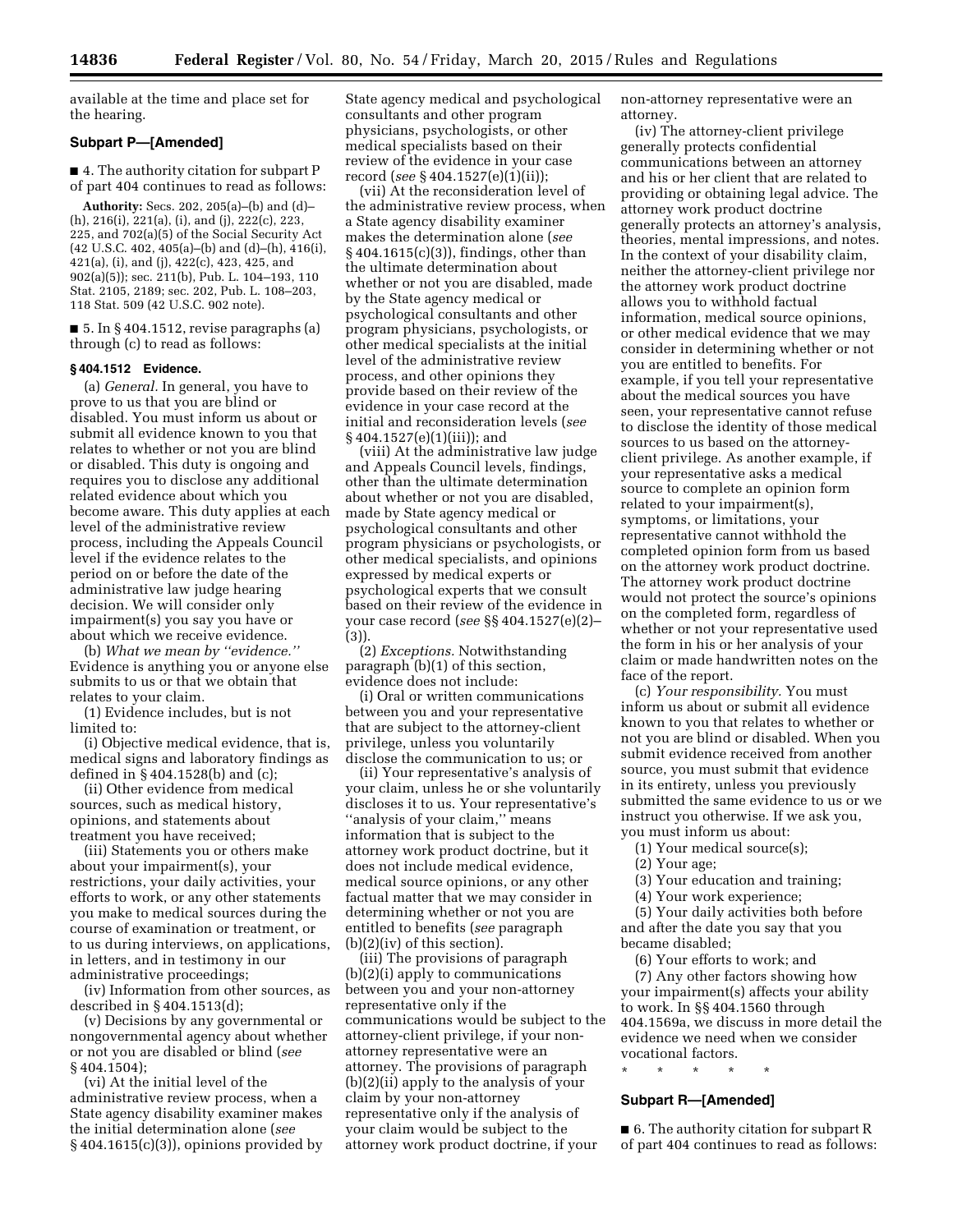**Authority:** Secs. 205(a), 206, 702(a)(5), and 1127 of the Social Security Act (42 U.S.C. 405(a), 406, 902(a)(5), and 1320a–6).

■ 7. In § 404.1740, revise paragraphs  $(b)(1)$  and  $(b)(2)(i)$  through (vi) and add paragraph (b)(2)(vii) to read as follows:

#### **§ 404.1740 Rules of conduct and standards of responsibility for representatives.**

\* \* \* \* \*

(b) \* \* \* \*

(1) Act with reasonable promptness to help obtain the information or evidence that the claimant must submit under our regulations, and forward the information or evidence to us for

consideration as soon as practicable.  $(2) * * * *$ 

(i) The claimant's medical source(s);

(ii) The claimant's age;

(iii) The claimant's education and training;

(iv) The claimant's work experience; (v) The claimant's daily activities both before and after the date the claimant

alleges that he or she became disabled; (vi) The claimant's efforts to work; and

(vii) Any other factors showing how the claimant's impairment(s) affects his or her ability to work. In §§ 404.1560 through 404.1569a, we discuss in more detail the evidence we need when we consider vocational factors;

\* \* \* \* \*

## **PART 405—ADMINISTRATIVE REVIEW PROCESS FOR ADJUDICATING INITIAL DISABILITY CLAIMS**

■ 8. The authority citation for part 405 continues to read as follows:

**Authority:** Secs. 201(j), 205(a)–(b), (d)–(h), and (s), 221, 223(a)–(b), 702(a)(5), 1601, 1602, 1631, and 1633 of the Social Security Act (42 U.S.C. 401(j), 405(a)–(b), (d)–(h), and (s), 421, 423(a)–(b), 902(a)(5), 1381, 1381a, 1383, and 1383b).

## **Subpart A—[Amended]**

■ 9. In §405.1, revise the first sentence of paragraph (c)(2) to read as follows:

## **§ 405.1 Introduction.**

- \* \* \* \* \*
	- (c) \* \* \*

(2) *Evidence considered and right to representation.* Subject to §§ 405.331 and 405.430, you must submit evidence and information to us (*see* §§ 404.1512 and 416.912 of this chapter). \* \* \*

#### \* \* \* \* \*

## **Subpart D—[Amended]**

 $\blacksquare$  10. In § 405.331, revise the first two sentences of paragraph (a) to read as follows:

#### **§ 405.331 Submitting evidence to an administrative law judge.**

(a) When you submit your request for hearing, you should also submit information or evidence as required by §§ 404.1512 or 416.912 of this chapter or any summary of the evidence to the administrative law judge. You must submit any written evidence no later than 5 business days before the date of the scheduled hearing. \* \* \* \* \* \* \* \*

## **PART 416—SUPPLEMENTAL SECURITY INCOME FOR THE AGED, BLIND, AND DISABLED**

#### **Subpart I—[Amended]**

■ 11. The authority citation for subpart I of part 416 continues to read as follows:

**Authority:** Secs. 221(m), 702(a)(5), 1611, 1614, 1619, 1631(a), (c), (d)(1), and (p), and 1633 of the Social Security Act (42 U.S.C. 421(m), 902(a)(5), 1382, 1382c, 1382h, 1383(a), (c), (d)(1), and (p), and 1383b); secs. 4(c) and 5, 6(c)–(e), 14(a), and 15, Pub. L. 98– 460, 98 Stat. 1794, 1801, 1802, and 1808 (42 U.S.C. 421 note, 423 note, and 1382h note).

■ 12. In § 416.912, revise paragraphs (a) through (c) to read as follows:

#### **§ 416.912 Evidence.**

(a) *General.* In general, you have to prove to us that you are blind or disabled. You must inform us about or submit all evidence known to you that relates to whether or not you are blind or disabled. This duty is ongoing and requires you to disclose any additional related evidence about which you become aware. This duty applies at each level of the administrative review process, including the Appeals Council level if the evidence relates to the period on or before the date of the administrative law judge hearing decision. We will consider only impairment(s) you say you have or about which we receive evidence.

(b) *What we mean by ''evidence.''*  Evidence is anything you or anyone else submits to us or that we obtain that relates to your claim.

(1) Evidence includes, but is not limited to:

(i) Objective medical evidence, that is, medical signs and laboratory findings as defined in § 416.928(b) and (c);

(ii) Other evidence from medical sources, such as medical history, opinions, and statements about treatment you have received;

(iii) Statements you or others make about your impairment(s), your restrictions, your daily activities, your efforts to work, or any other statements you make to medical sources during the course of examination or treatment, or to us during interviews, on applications, in letters, and in testimony in our administrative proceedings;

(iv) Information from other sources, as described in § 416.913(d);

(v) Decisions by any governmental or nongovernmental agency about whether or not you are disabled or blind (*see*  § 416.904);

(vi) At the initial level of the administrative review process, when a State agency disability examiner makes the initial determination alone (*see*  § 416.1015(c)(3)), opinions provided by State agency medical and psychological consultants and other program physicians, psychologists, or other medical specialists based on their review of the evidence in your case record (*see* § 416.927(e)(1)(ii));

(vii) At the reconsideration level of the administrative review process, when a State agency disability examiner makes the determination alone (*see*  § 416.1015(c)(3)), findings, other than the ultimate determination about whether or not you are disabled, made by the State agency medical or psychological consultants and other program physicians, psychologists, or other medical specialists at the initial level of the administrative review process, and other opinions they provide based on their review of the evidence in your case record at the initial and reconsideration levels (*see*  § 416.927(e)(1)(iii)); and

(viii) At the administrative law judge and Appeals Council levels, findings, other than the ultimate determination about whether or not you are disabled, made by State agency medical or psychological consultants and other program physicians or psychologists, or other medical specialists, and opinions expressed by medical experts or psychological experts that we consult based on their review of the evidence in your case record (*see* §§ 416.927(e)(2)– (3)).

(2) *Exceptions.* Notwithstanding paragraph (b)(1) of this section, evidence does not include:

(i) Oral or written communications between you and your representative that are subject to the attorney-client privilege, unless you voluntarily disclose the communication to us; or

(ii) Your representative's analysis of your claim, unless he or she voluntarily discloses it to us. Your representative's ''analysis of your claim,'' means information that is subject to the attorney work product doctrine, but it does not include medical evidence, medical source opinions, or any other factual matter that we may consider in determining whether or not you are